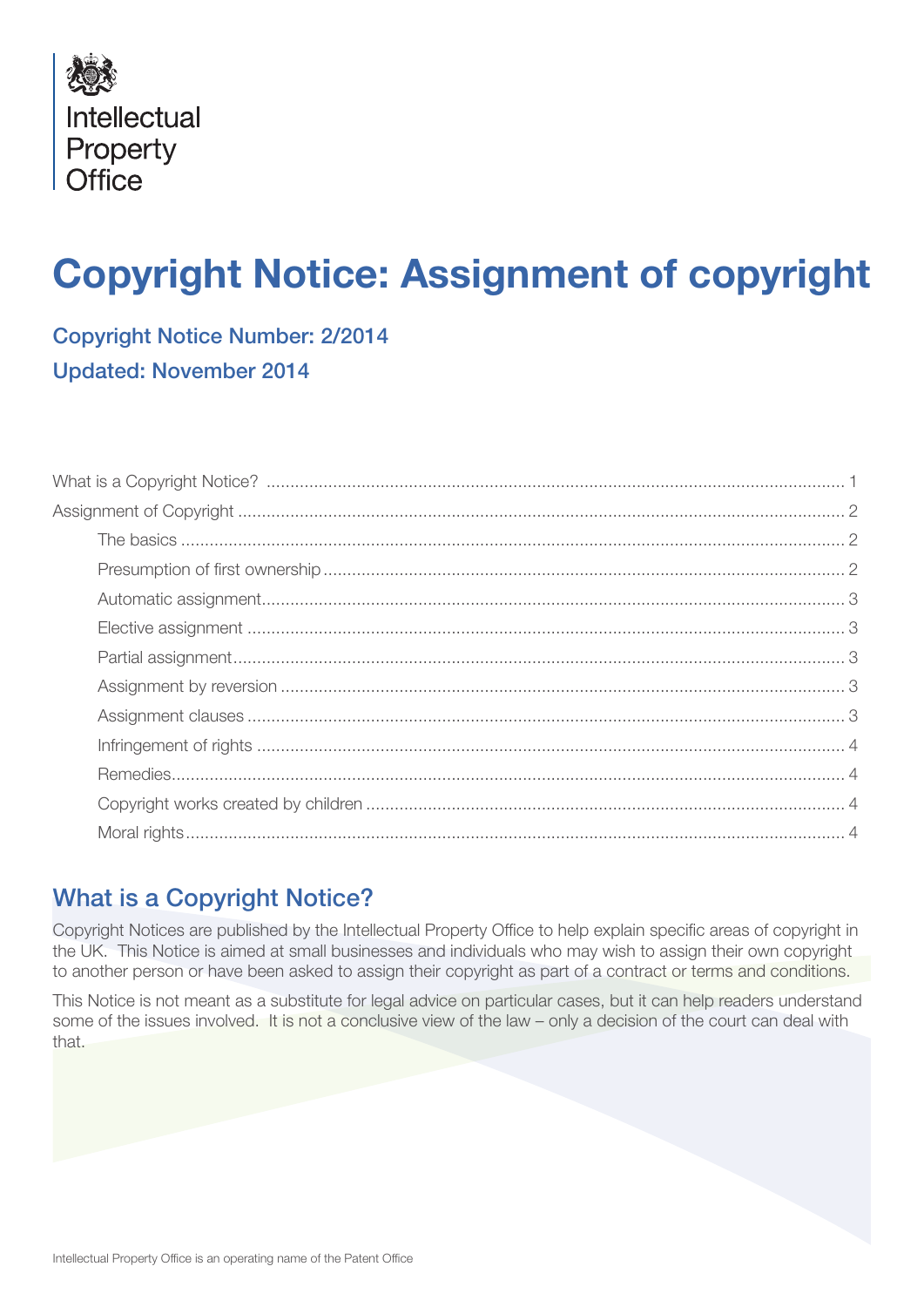## *Assignment of Copyright*

#### The basics

Copyright is a proprietary right subsisting in original literary, dramatic, musical and artistic works, sound recordings, films, broadcasts and typographical arrangements. Ownership of copyright in a work comprises the exclusive right to do certain 'restricted acts' in respect of that work, and a copyright owner may authorise others to do those acts by licence. They may also transfer the ownership of their copyright to others. This is known as assignment.

Under UK law, the restricted acts are:

- copying the work;
- issuing copies of the work to the public:
- renting or lending the work to the public;
- performing, showing or playing the work in public;
- communicating the work to the public; and
- making an adaptation of the work.

It is an infringement of copyright to do any of these things without the permission of the copyright owner, so if you wish to do any of these acts you must seek permission, unless your proposed use falls within one of the exceptions to copyright. Usually this permission will take the form of a licence permitting the desired act, but sometimes the copyright owner will assign his rights to a third party altogether.

Just as with real property, you could choose to let your house to a lodger or tenant whilst retaining the freehold, or you could choose to sell your house outright and assign your proprietary rights to the purchaser - so too with copyright.

## Presumption of first ownership

UK law presumes the author of a copyright work to be the first owner. The law also recognizes that copyright works may be the product of joint authors and co-authors. This means that as soon as the work is created, copyright in the work belongs to the person or persons who created it. This is true even if the author was hired to make the copyright work under a contract for services, such as a wedding photographer. In the absence of an assignment of copyright via contract, the wedding photographer retains copyright in the photographs, and the happy couple merely gains physical prints of the pictures, and a right to privacy preventing the issue, communication or exhibition of copies of the pictures to the public.

There are two exceptions to the presumption of first ownership:

- 1. The owner of copyright in a work created by an employee in the course of his employment will be the employer, unless there is an agreement to the contrary. This applies to literary, dramatic, musical or artistic works, and films. It is not sufficient for the work to have been created during working hours by an employee for the employer to own the work, it must have been created as part of the job that employee was hired to do. However, the employer may be able to make some claim to the work if the employee should have been working for the employer at the time when he created the work, or if the nature or subject matter of the work is so closely related to the type of employment that the line between employment and private time becomes blurred. For these reasons it is important to address copyright in employment contracts where employees are likely to be creating copyright works.
- 2. Her Majesty the Queen is the first owner of any copyright in works created by officers or servants of the Crown. This includes any copyright works created by civil servants, such as this copyright notice.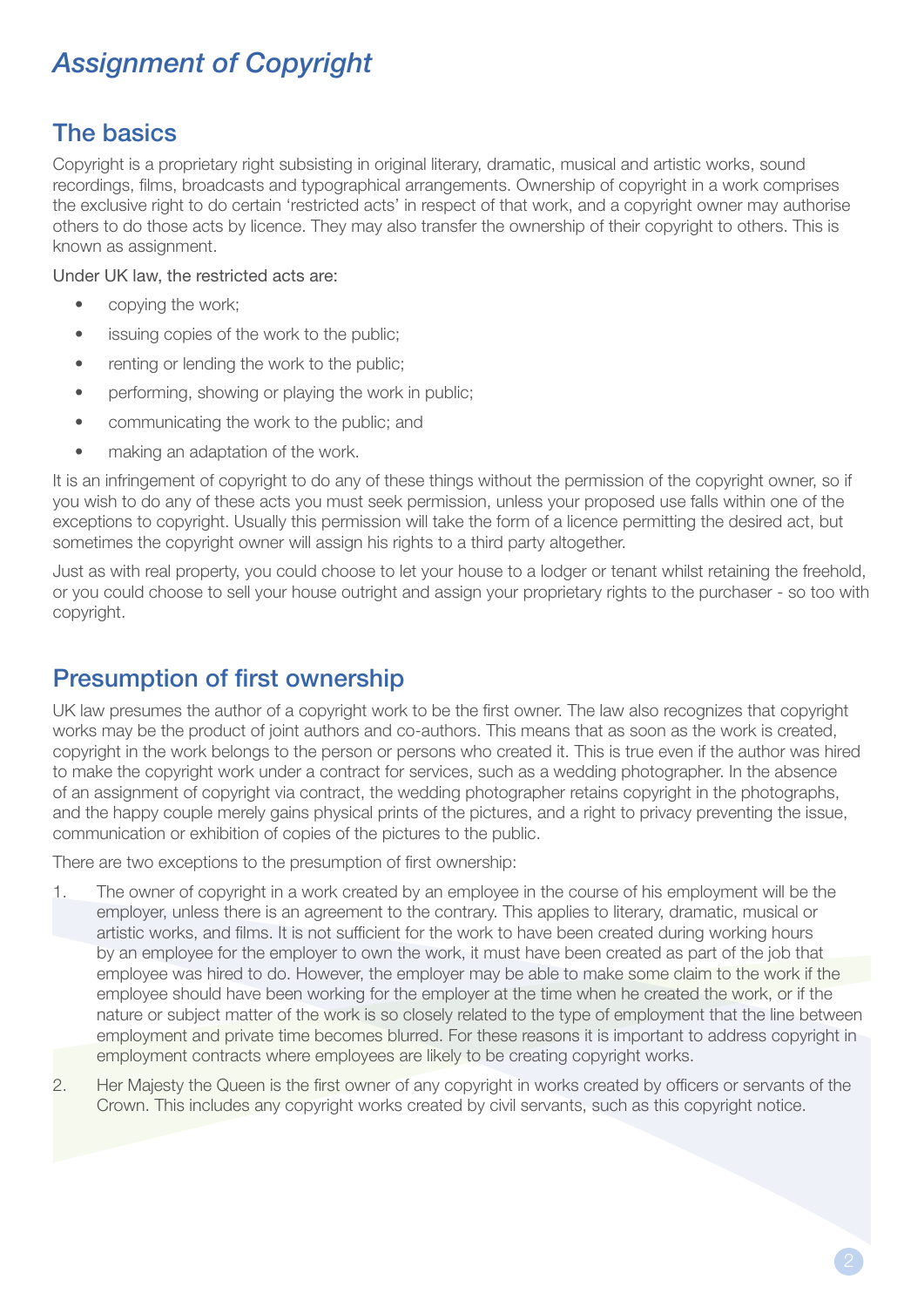## Automatic assignment

There are some circumstances where ownership of copyright is transferred automatically without any intervention by the first owner or the new owner. Examples of this include inheritance, and insolvency.

It is important to be aware that copyright, just like personal property, can be inherited, either by intestacy or via a will. Since in most cases copyright lasts for seventy years after the end of the calendar year in which the author died, it is common for copyright to be assigned in this way at least once or twice before its expiry. Therefore it is often necessary to trace the heirs of an author when seeking permission to use a copyright work.

If a person dies without any heirs, or a company is dissolved and its assets are not collected and disposed of, property in both these circumstances becomes bona vacantia (literally vacant possession) and reverts to the Crown. This means the Crown becomes the owner of any copyright, but it does not mean the copyright becomes Crown copyright. It is possible to buy unowned copyright which has been acquired by the Crown as bona vacantia, and this too would represent an assignment of copyright.

#### Elective assignment

This is where a copyright owner chooses to transfer ownership of copyright, either by sale or by gift. This can happen at any time before or after the copyright work is created.

To be a valid assignment, it must be made in writing and signed by or on behalf of the assignor. No other formalities are required and there are no special words to be used. In the event of a dispute the courts will look at the substance, rather than the form of the words used, to see if there was an intention to assign the copyright. A written assignment does not have to mention the copyright specifically. It could for example refer to things such as 'my intellectual property rights', 'the remainder of my property', or 'all assets'.

Except where the assignment is contained in a deed, it is common practice for the assignee to make a nominal payment for the copyright work, which could be as little as £1. This ensures that the contract can be enforced in the event of a breach by the assignor. Alternatively, consideration may be in the form of future royalties

## Partial assignment

You can assign either the whole or part of your copyright. For example, you could assign the right to copy the work to one publisher, and assign the right to make translations of the work to another publisher so as to sell the work in foreign markets. Another common practice with literary works is to assign the right to copy the work to a publisher, and to assign the right to make adaptations of the work to a film company. It is possible to further subdivide the rights into, for example, TV, radio and film adaptations, or into hardback and paperback rights, and make separate assignments in respect of each. A partial assignment may also be limited in duration

#### Assignment by reversion

Some assignment contracts can provide for the copyright to revert to the assignor if certain criteria are met, such as breach of contract or the assignee going out of business. When copyright reverts in this way, this is also deemed to be an assignment.

## Assignment clauses

Although there are no specific requirements as to the form of words used to assign copyright, it is advisable to seek legal advice over the drafting of contract terms.

It is important to read carefully any contract terms to which you agree to ensure that you understand whether you are being asked to assign your copyright. If you do not, you may find you have inadvertently assigned or waived your rights, for example when creating a work as part of a team, when publishing your work, or when agreeing to the terms and conditions of social media websites.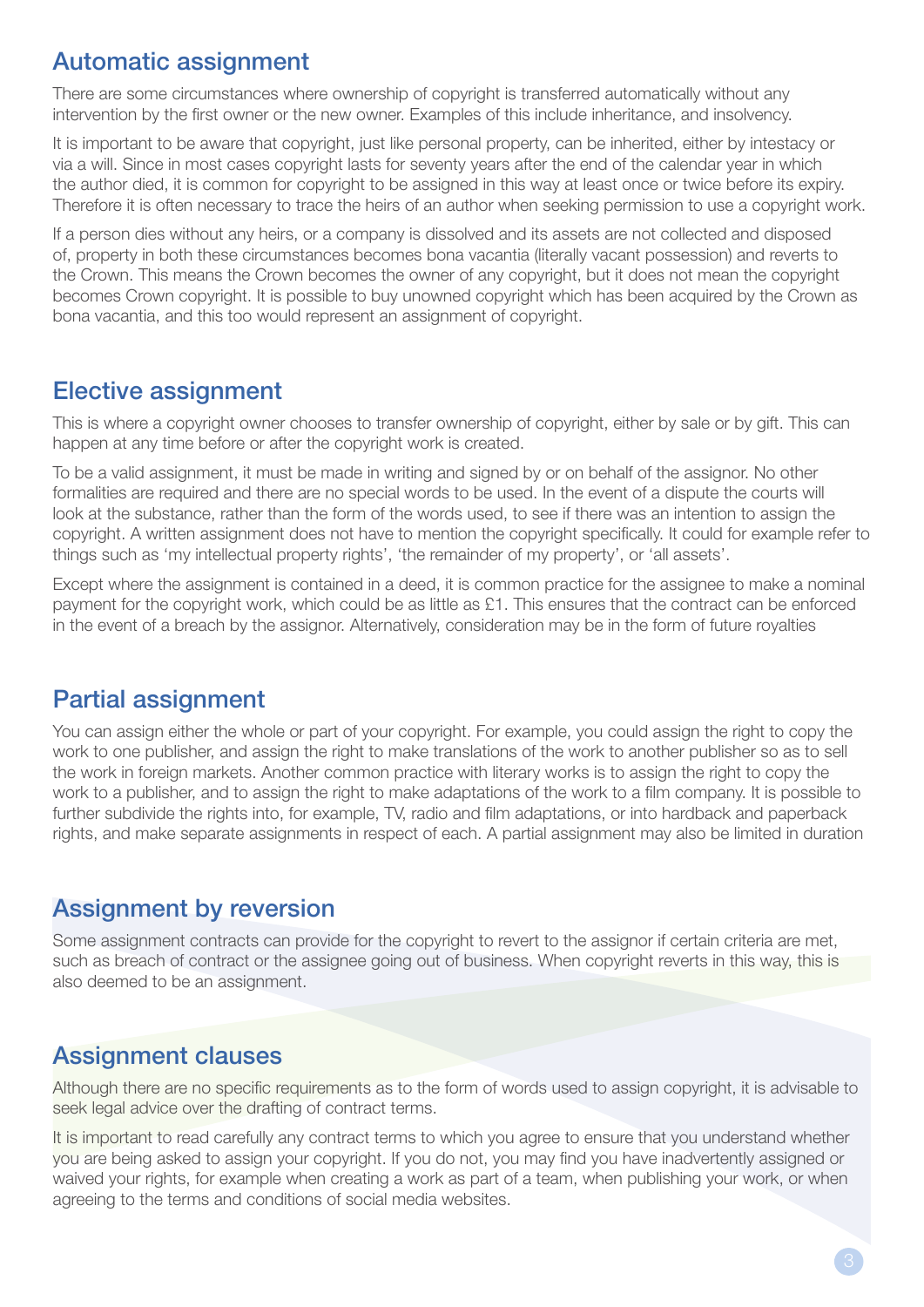## Infringement of rights

The assignee is the owner of whatever rights he has been assigned. If there is an infringement of copyright in respect of the rights which he has been assigned then he has a cause of action against the infringer, regardless of who created the work or who owns other rights in the work.

Acquiring a right by assignment does not automatically bring with it the right to bring legal proceedings in respect of past infringements preceding the assignment, but it may do so if it is expressly provided in the assignment.

## Remedies

If you think someone has broken the terms of an assignment you may be able to take legal action against them. It is important that you seek legal advice as soon as possible, as any delay could be taken to be acquiescence to the breach.

The IPO has a mediation service, which may be able to assist you in reaching a negotiated settlement. Email mediation@ipo.gov.uk for more information.

## Copyright works created by children

Children lack capacity to form contracts, and are therefore entitled upon reaching the age of majority to bring to an end an assignment of copyright made at a time when they were under age. However, case law suggests that where such an assignment was for the benefit of the child, such as enabling them to earn a living, the assignment will remain binding on the child after the age of 18.

## Moral rights

The author of a copyright work has certain moral rights over his work regardless of the copyright having been assigned to a new copyright owner. These include:

- the right to be identified as the author of the work
- the right to object to derogatory treatment of the work

These rights cannot be assigned, but they can be waived by contract, so it is important to bear them in mind when drafting assignments of copyright. For example, if you are the assignee you may wish to ensure the assignor has waived these rights, or if you are the assignor you may wish to retain these rights to maintain some degree of control over your creation.

Although not capable of assignment, they can be transferred on the death of the right holder, either by will or by operation of the laws of intestacy, or if not so transferred they may nevertheless be exercised by the personal representatives of the deceased.